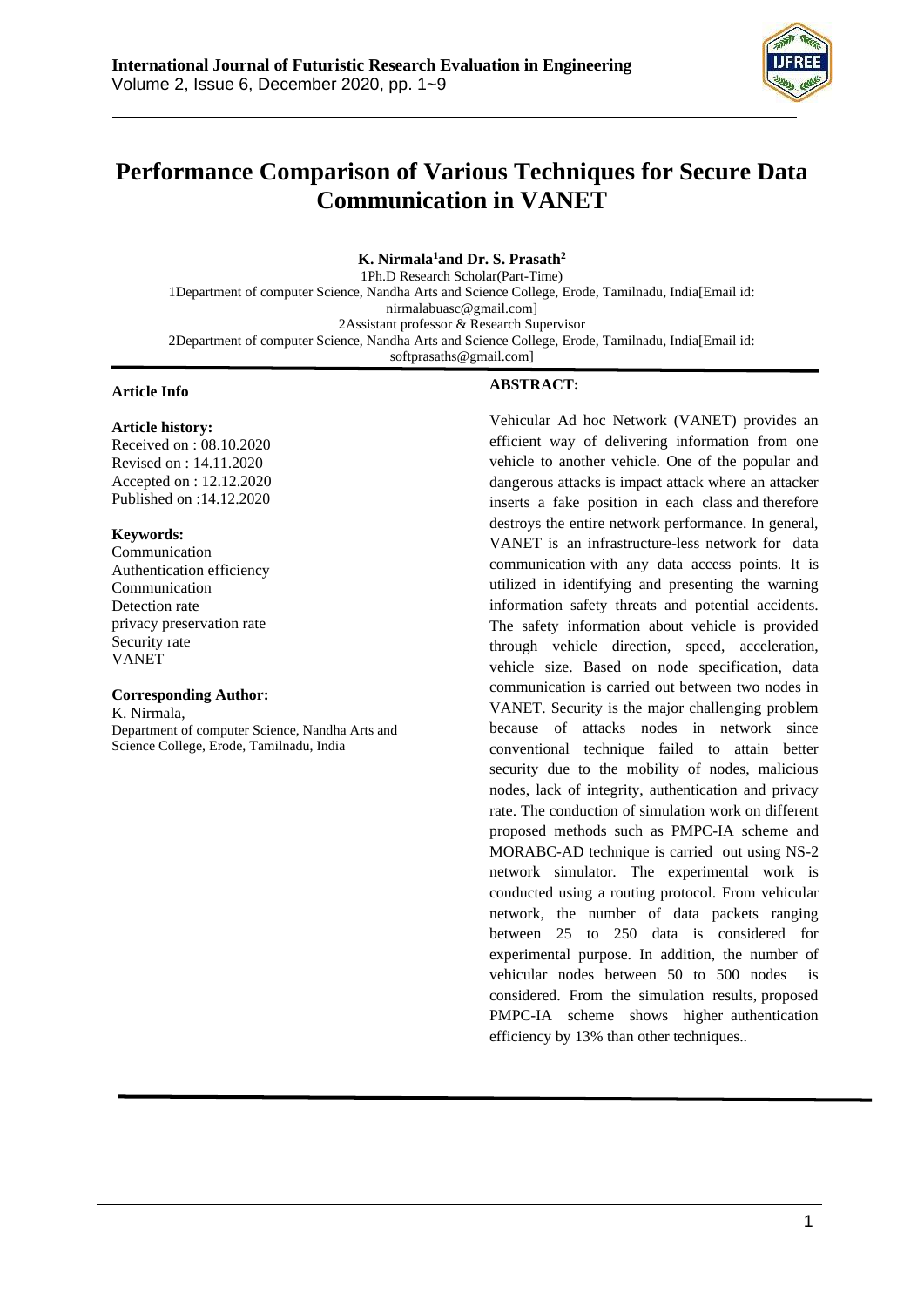

## **1. INTRODUCTION**

Vehicular ad-hoc network is an infrastructure-less network with a number of vehicle nodes that do not require any access points. In an intelligent transportation system, VANET is employed for identifying and providing the warning about the safety threats and potential accidents by exchanging the information (direction, speed, acceleration, vehicle size, etc.). When the communication takes place between two nodes in VANET, security is the challenging task due to the mobility of nodes, malicious nodes, lack of integrity, authentication and privacy. Hence, this proposed research work concentrates on providing communication security with the enhancement of authentication efficiency, attack detection and privacy by introducing three different techniques. Authentication is an essential process to provide secured communication by authenticating the vehicle nodes before data communication. Vehicle ad hoc network is a promising network to attain traffic safety and it includes components such as a Roadside Unit (RU) and Vehicular Nodes (VN). The VN and RU connect each other with a high speed Dedicated Short-Range Radio Signals (DSRS) to distribute information related to traffic. The data privacy, integrity, and authentication are the key problems to be addressed in VANET during information sharing between vehicular nodes. A lot of authentication techniques have been designed to increase security. However, the existing techniques failed to improve the authentication efficiency and also the communication overhead. Few research works have been designed in existing works to authenticate vehicular nodes in VANET before data communication. Still, the authentication efficiency of conventional techniques is poor. Fig.1.1 shows, secured communication of data packet based on vehicular network.



Fig.1.1 Secure data communication in VANET

Fig.1.1 Secure data communication in VANET

Fig.1.1 describes the communication of data packets on vehicle nodes by selecting authenticated nodes with minimum communication overhead and higher security rate. Therefore, three different proposed techniques are developed to achieve secured communication with vehicle node authentication. Firstly, in PMPC-IA technique malicious nodes are identified to improve security during the data communication between one vehicle to another vehicles.

#### **2.RELATED WORK**

A local identity-based anonymous message authentication protocol (LIAP) presented by Shibin Wang [1] for VANET. Every vehicle and road side unit (RSU) allocated long term certification from certificate authority (CA) in registration phase. RSU was employed for allocating the local master keys to each vehicle within communication range. When the vehicle addresses RSU, it authenticates each other through long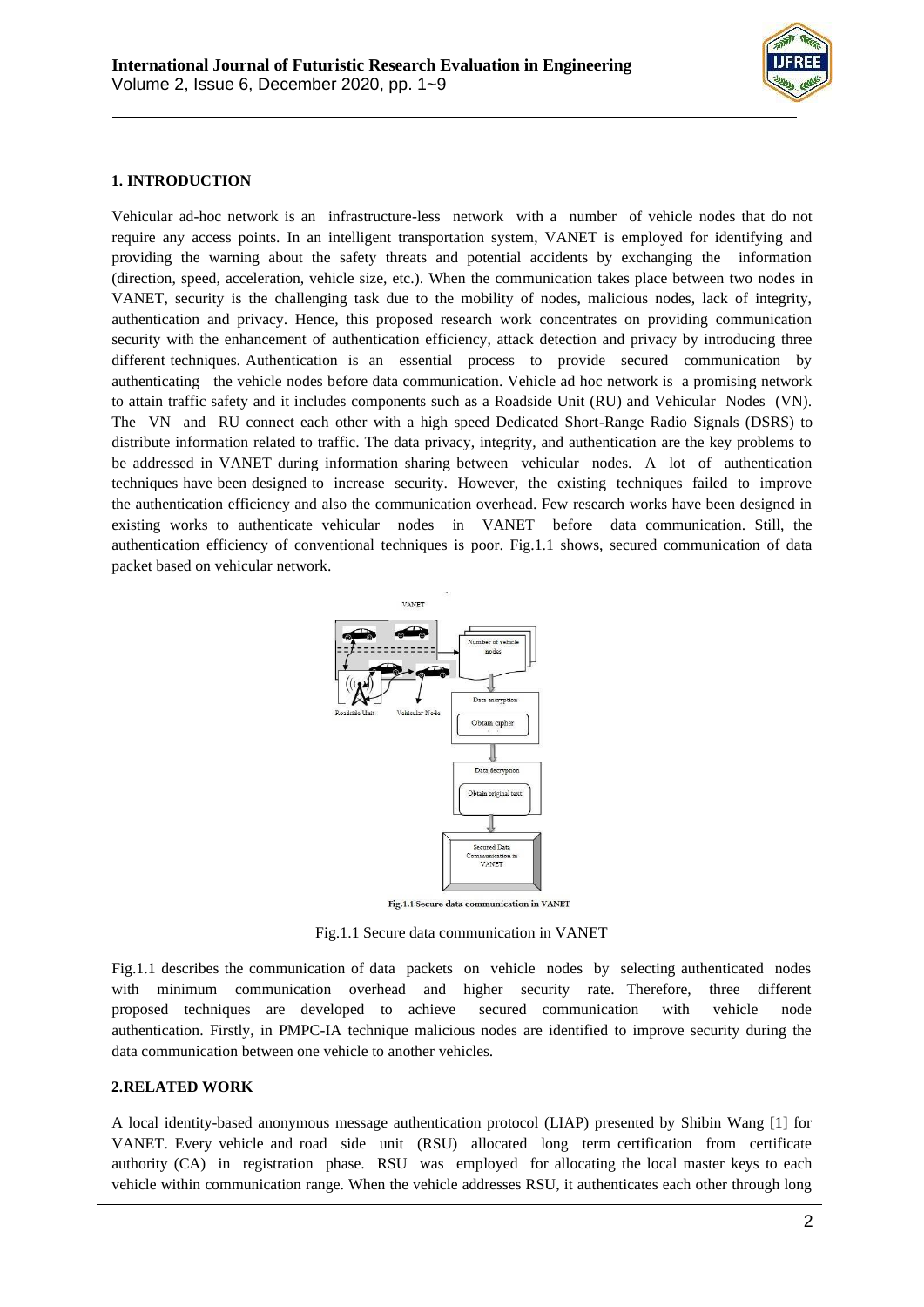

certificates. The valid vehicle gets the local master keys from RSU to create localized anonymous identity. The vehicle selected for the anonymous identity is verified by single authentication method to preserve the privacy but authentication accuracy did not improve using LIAP.

A Greedy Detection approach for Vehicular Ad hoc Network (VANET) Mohamed et al., [2] identified the greedy behavior attacks in VANET. The designed approach comprises of two phases namely suspicion phase and decision phase. The suspicion phase was depending on linear regression mathematical ideas while decision phase was depending on fuzzy logic decision scheme. A message authentication protocols problem addressed Siavash Mirzaee [3] in VANET because of transportation. An efficient and secure authentication scheme was with lesser computation cost for Vehicular Ad hoc Network (VANET) and an identity-based authentication scheme presented by Yong et al.,

[4] to guarantee reliability and integrity for conditional privacy-preservation. Though the computation cost was reduced, the authentication performance had no improvement.

An efficient CPPA scheme of Sunday et al., [5] for VANETs using elliptic curve cryptography was secure against selected message and identity attacks depending on elliptic curve discrete logarithm issues but the security level did not improved. Shiang et al., [6] suggested Identity-based Batch Verification (IBV) scheme to create and enhance the security and privacy of vehicles. Identity-based Batch Verification (IBV) scheme presented provable security in random oracle model. The batch verification required small constant number of pairing and point multiplication computations but the security level decreased while using Identity-based Batch Verification (IBV) scheme. An efficient anonymous authentication scheme suggested by Maria et al., [7] to avoid malicious vehicles entering into Vehicular Ad hoc network (VANET) and the designed scheme provided the conditional tracking mechanism to trace the vehicles. The scheme revoked privacy of misbehaving vehicles to present conditional privacy in efficient manner but the computational cost not get reduced.

SDN based Vehicular ad hoc Network (SDVN) architecture was constructed by Wafa et al., [8] for networking infrastructure design and advantages. The architecture is against security threats that violate the key security services like availability, privacy, authentication and data integrity. A comprehensive survey and security analysis on SDN based Vehicular ad hoc Network (SDVN) architectures was carried out to address the challenges in vehicular communication systems and enhance the future Intelligent Transportation Systems (ITS) but the complexity level was standard. A secure communication framework by Xiaoling et al., [9] with lightweight cryptography primitives. A point-to-point and broadcast communications for vehicle-toinfrastructure (V2I) and vehicle-to-vehicle (V2V) were depending on symmetric cryptography. The key distribution and agreement protocols were introduced for two-party key and group key under different environments still, computational complexity was more in using secured communication framework.

### **3.METHODOLOGY**

### **3.1 Local Identity-based anonymous message Authentication Protocol (LIAP)**

Shibin Wang et al., [SHIB2017] designed a Local Identity-based anonymous message Authentication Protocol (LIAP) performed communication in VANET. LIAP designed with aid of PKI-based certificate and identitybased signature. PKI-based certificate is applied for discovering the authenticate node. An identity-based signature employed to meet the validity of safety-related message. The four different phases are registration phase, master key retrieval phase, signature verification phase, real identity tracking and revocation phase. In registration phase, every vehicle and road side unit is allocated with a unique long-term certification from certificate authority. In master key retrieval phase, Road Side Unit (RSU) is utilized to assign the local master keys to each vehicle within communication range. When vehicle enters the communication range of the (RSU), it validated other through long certificates. The valid vehicle gathers local master keys from existing Road Side Unit (RSU) for generating the localized anonymous identity. In signature verification phase, the vehicle selects the anonymous identity to sign the safety-related message and verifies with single or batch authentication for protecting the privacy. In real identity tracking and revocation phase, the mutual authentication process is used to ensure that only the valid vehicle attains key materials from unrevoked Road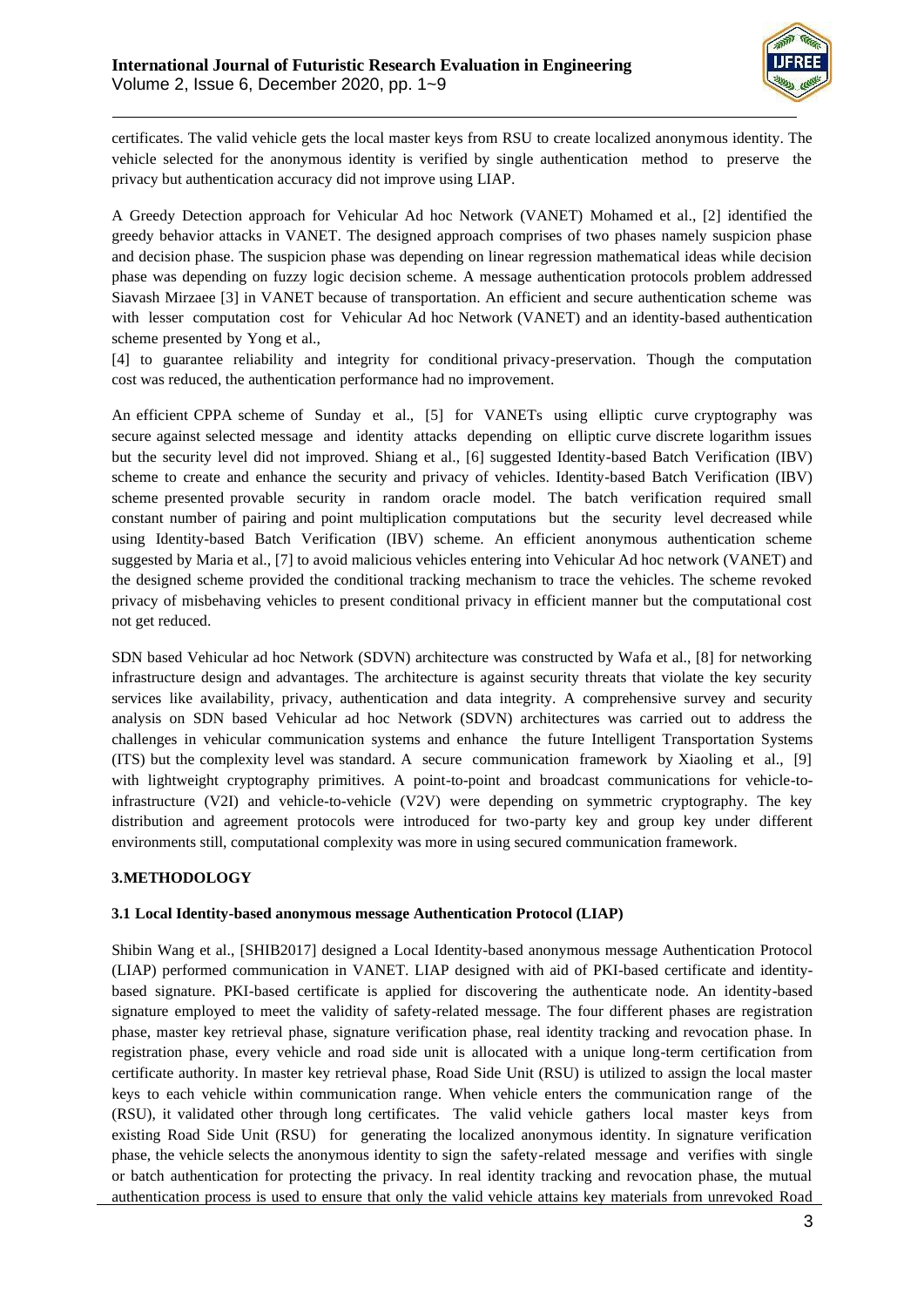

Side Unit (RSU). Certificate Authority (CA) controls the revoked certificates with the RSU Certificate Revocation list and the Vehicle Certificate Revocation List (VCRL) respectively. When a vehicle is compromised, certificate authority (CA) is easily revoking its long-term certificate. The mutual authentication process avoids the message authentication of Vechicle-to-Vechicle (V2V) communication but the authentication accuracy could not be enhanced and the authentication overhead during data communication has not reduced using Local Identity-based Anonymous message Authentication Protocol (LIAP).

## **3.2Distributed Aggregate Privacy-Preserving Authentication(DAPPA)**

Lei Zhang [LEI 2017] designed a Distributed Aggregate Privacy-Preserving Authentication (DAPPA) to secure data communications. The designed protocol based on the trusted authority with aggregate signature technique. By using the identity and signature process, traffic congestion is reduced. DAPPA is considered as the root Trusted Authority (TA) for many lower-level Trusted Authority (TAs) and users. Every lower-level TA is enrolled with the root Trusted Authority (TA) and the Distributed Aggregate Privacy Preserving Authentication (DAPPA) uses the rootTrusted Authority (TA) to create the system parameters and master secret. Every vehicle is pre-loaded by updatable (initial) secrets. When a vehicle meets the communication range of a Road Side Unit (RSU), it requests to share theRoad Side Units (RSU's) private key. The RSU transmits the shares of theRoad Side Units (RSU's) private key and authorizes period to the vehicle. When a vehicle authenticates dissimilar message, it minimizes the storage space required by vehicle but the security level remained minimum.

## **3.3Greedy Behavior Attack Detection Algorithm(GDVAN)**

A novel Greedy Behavior Attack Detection Algorithm for VANETs (GDVAN) discussed to discover the greedy behavior attacks. The algorithm included two phases namely the suspicion phase and decision phase. The suspicion phase depending on linear regression equation while the decision phase depending on a fuzzy logic decision scheme. The algorithm not only discovered the greedy behavior but also employed three newly defined metrics. The suspicion phase used to measure the correlation coefficient among two random variables. The correlation coefficient values are -1 and 1. These values namely -1 and 1 are denoted as a strong correlation and the suspicion phase applied to compute the slope of the linear regression straight. The decision scheme has been used to identify greedy behavior suitable for VANET. The decision scheme applied to three newly defined metrics that best suits mobile networks through short monitoring periods. The algorithm examines the network traffic traces and verifies the existence of greedy nodes. The verification phase identified the responsible nodes. The time taken for detecting the attack node got minimized but the detection rate not improved.

## **3.4Probabilistic Mceliece Public-Key Cryptography based Identity Authentication (PMPC-IA)**

The proposed PMPC-IA scheme is developed in VANET for attaining secured data communication among vehicles with minimum overhead. In VANET, vehicular node transmits the traffic information to roadside unit or other vehicles. Because of inherent nature of wireless channels, VN is vulnerable to various attacks. To prevent attacks from network, datasecurity is an important issue. This leads to avoid traffic accident and loss of human lives. A Local Identity-based anonymous message Authentication Protocol (LIAP) designed. The anonymous identity is generated to obtain communication with minimum overhead but authentication accuracy is not improved and the overhead involved during data communication could not be minimized.

The combination of Probabilistic McEliece Public key Cryptography and Identity Authentication, scheme is designed. With the asymmetric encryption algorithm. In this technique, identity authentication is applied for verifying the vehicular nodes to perform communication since it helps to achieve secured communication of roadside units with minimum complexity while cryptography performs of data encryption and decryption.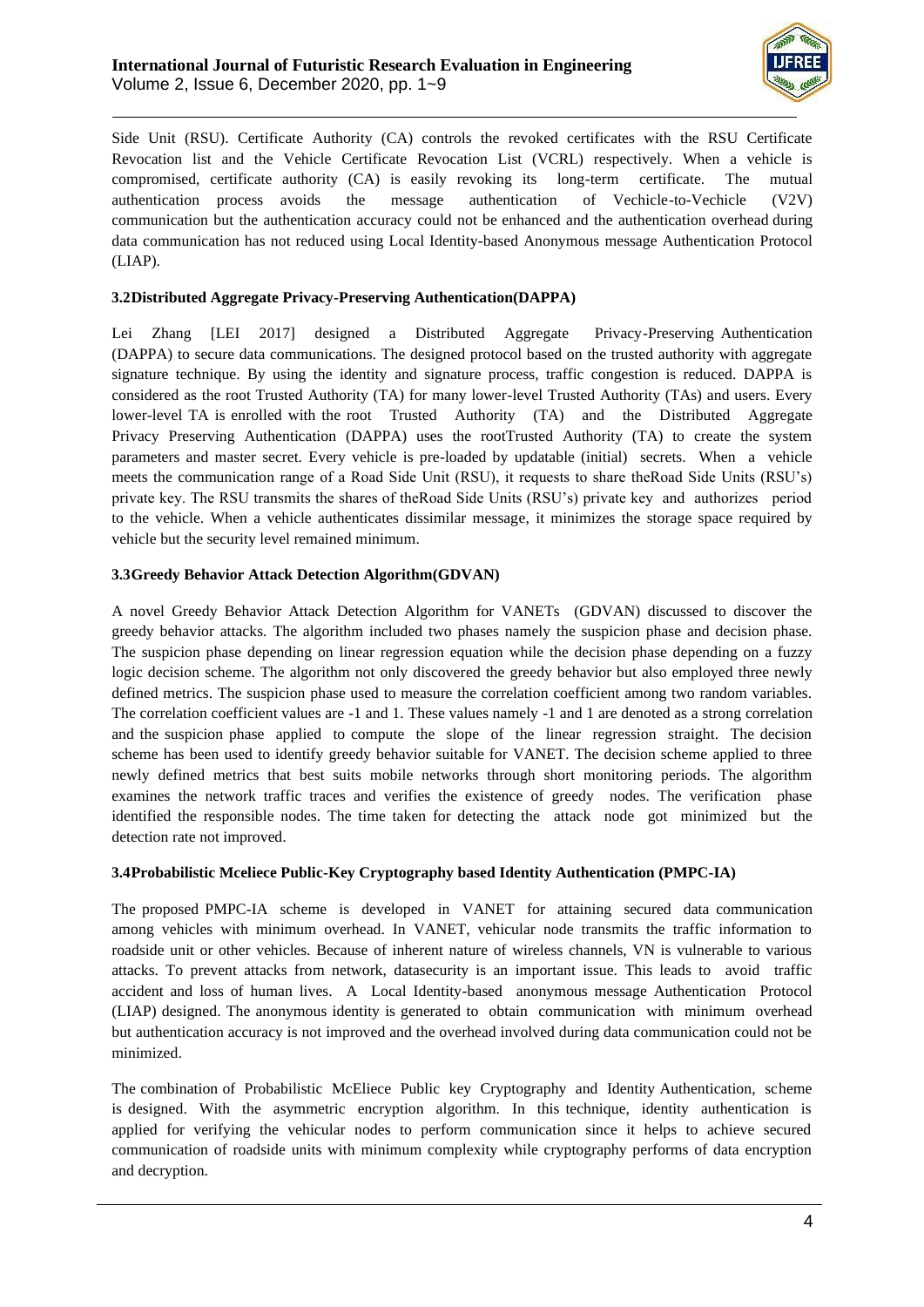

Based on hardness of decoding a general linear code, proposed scheme is designed. The error correcting code is selected for the generation of secret key for achieving a decoding process. By using secret key, error occurred during data communication is corrected and further, public key is formulated from secret key by concealing the selected code as a general linear code. For each vehicular node and roadside unit, public key and secret key is initialized and encryption and decryption process is carried out Probabilistic McEliece Cryptography. In McEliece data encryption process, data information is encrypted and it generates cipher text. The proposed PMPC-IA scheme resulted with higher communication security in VANET with minimum overhead.

The proposed PMPC-IA scheme developed a Probabilistic McEliece Data Encryption (PMDE) process after performing registration and key generation process. During encryption process, data are encrypted into cipher text by using produced public key. For each sender in Vehicular Nodes (VN) or Roadside Unit (RU), public key is utilized to encrypt the data. In encryption algorithm, randomness is used for encrypting any data. This supports encrypting same data several times using same public key and returns different cipher texts. Therefore, another vehicle in VANET cannot get original data by using the known cipher text results. An efficient anonymous authentication scheme to reduce communication overhead for efficient data integrity in VANET. To attain secured data transmission in VANET, each sender vehicular node or roadside unit performs encryption process. Initially, required number of data packets is considered that needs to be transmitted to receiver side. Next the data consider, each data packet is encoded into a number of binary strings and following these random data vectors are generated. Thus, Probabilistic McEliece Data Encryption (PMDE) algorithm creates random n-bit vectors and finally produces the cipher text.

Finally, McEliece Data Decryption process is performed in proposed PMPC-IA scheme for obtaining original data in VANET. It is a deterministic decryption algorithm. An Extended -Three Party Password-based Authenticated Key Exchange (E-3PAKE) to increase the security of value-added services with minimal transmission overhead but various security attacks during communication were not solved in VANET. Hence, McEliece Data Decryption process is carried out to decrypt data effectively with minimum overhead for secured data communication.

For efficient decryption process, trusted authority carries identity verification to ensure the receiver as authorized or unauthorized in network. With the identity verification process, data decryption is performed. If the identity of the receiver is valid, then data decryption is permitted. If the identity of receiver is not valid, data decryption cannot be performed. As a result, proposed PMPC-IA scheme achieves improved security for data communication between vehicular nodes with a minimal time in VANET.

## **4. Experimental Results and Analysis**

The experimental evaluation of proposed Probabilistic McEliece Public-Key Cryptography based Identity Authentication (PMPC-IA) technique The proposed techniques are compared with three existing techniques are namely Local identity-based anonymous message authentication protocol (LIAP) by Shibin Wang and Nianmin Yao (2017), Greedy Behavior Attack Detection Algorithm for VANETs (GDVAN) by Mohamed NidhalMejri and Jalel Ben-Othman (2017) and Fast Confidentiality-Preserving Authentication (FCPA) by SiavashMirzaee and Letian Jiang (2019). The performance analysis of proposed techniques is elaborated in further section and the results are compared and analyzed with the help of given in table.

## **4.1 Impact of Authentication Efficiency**

Authentication efficiency is defined as the ratio of vehicular node that is correctly authenticated to have secured communication according to the total number of vehicular nodes from network. It is measured in terms of percentage (%). When the authentication node has higher efficiency, the proposed technique is said to be more efficient.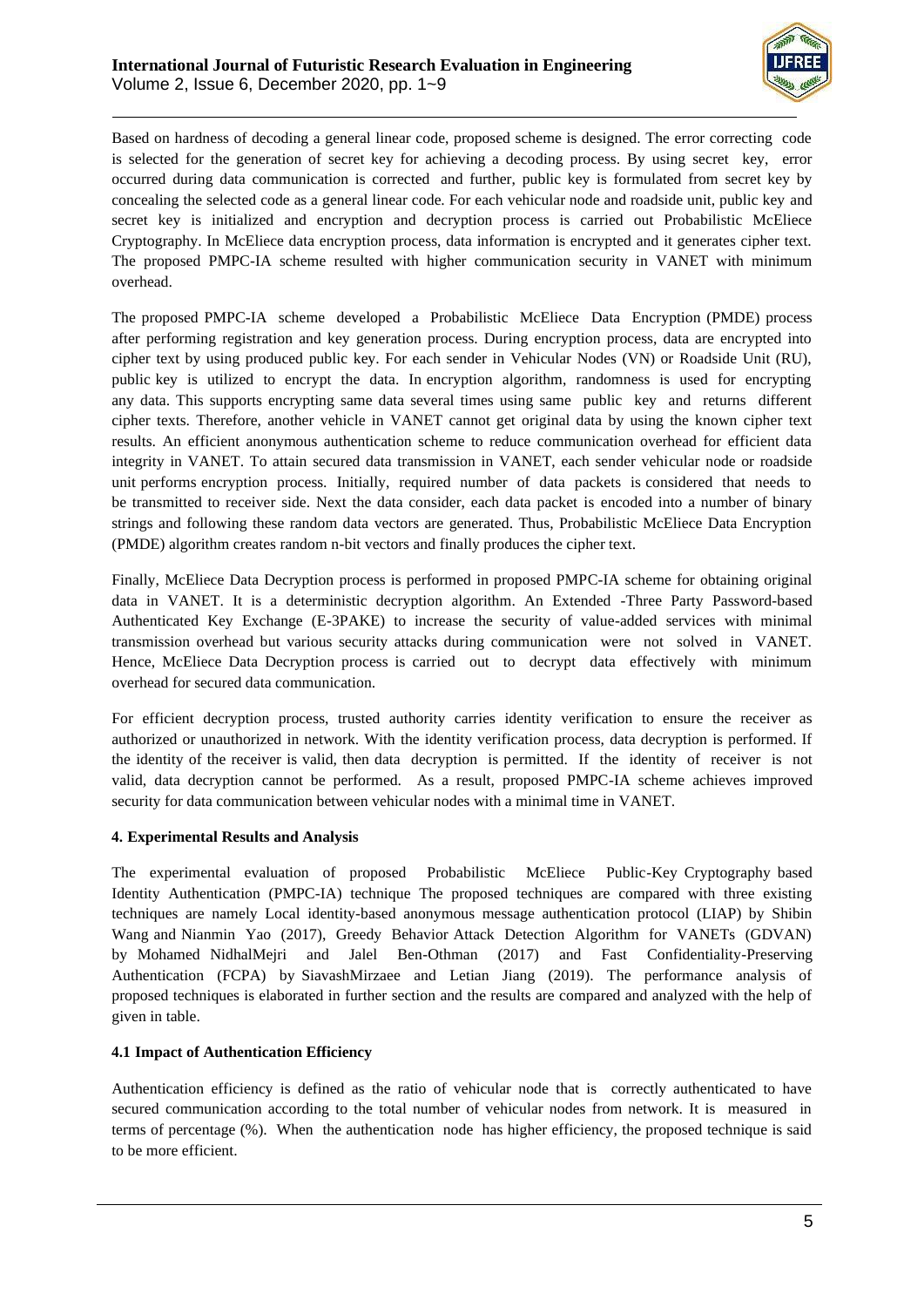

| Number of          | Authentication Efficiency (%) |                         |                          |                     |  |
|--------------------|-------------------------------|-------------------------|--------------------------|---------------------|--|
| Vehicular<br>Nodes | Existing<br><b>DAPPA</b>      | Existing<br><b>LIAP</b> | Existing<br><b>GDVAN</b> | Proposed<br>PMPC-IA |  |
| 50                 | 70                            | 74                      | 76                       | 94                  |  |
| 100                | 67                            | 73                      | 75                       | 92                  |  |
| 150                | 69                            | 79                      | 81                       | 94                  |  |
| 200                | 77                            | 87                      | 88                       | 95                  |  |
| 250                | 80                            | 84                      | 85                       | 93                  |  |
| 300                | 73                            | 81                      | 83                       | 92                  |  |
| 350                | 69                            | 80                      | 82                       | 91                  |  |
| 400                | 62                            | 82                      | 84                       | 94                  |  |
| 450                | 75                            | 85                      | 86                       | 95                  |  |
| 500                | 73                            | 87                      | 88                       | 97                  |  |

Table 4.1 Tabulation for Authentication Efficiency

Table 4.1 demonstrates the experimental values of authentication efficiency with respect to different number of vehicular nodes presented in network and shows the comparison result of proposed techniques namely PMPC-IA technique with existing DAPPA, LIAP, GDVAN. To conduct the experimental work based on vehicular network scenario, various data packets are considered from different vehicular nodes in the range of 50 to 500. From the result, proposed PMPC-IA technique provides better result of enhanced authentication efficiency while compared with other techniques.

## **4.2 Impact of Detection Rate**

The measure of correctly classified vehicle nodes among the number of vehicular nodes in a network is illustrated as detection rate. It is the ratio of correctly classified vehicle nodes as normal or attack nodes among total vehicle nodes in VANET. The detection rate is measured in percentage (%).

|                                     | Detection Rate (%)       |                               |                                 |                     |  |
|-------------------------------------|--------------------------|-------------------------------|---------------------------------|---------------------|--|
| Number of<br><b>Vehicular Nodes</b> | Existing<br><b>DAPPA</b> | <b>Existing LIAP</b>          | <b>Existing</b><br><b>GDVAN</b> | Proposed<br>PMPC-IA |  |
| 50                                  | 66                       | 70                            | 72                              | 84                  |  |
| 100                                 | 69                       | 73                            | 75                              | 91                  |  |
| 150                                 | 73                       | 75                            | 77                              | 87                  |  |
| 200                                 | 71                       | 78                            | 79                              | 90                  |  |
| 250                                 | 74                       | 79                            | 80                              | 91                  |  |
| 300                                 | 78                       | 81                            | 83                              | 89                  |  |
| 350                                 | 70                       | 75                            | 78                              | 86                  |  |
| 400                                 | 72                       | 80                            | 81                              | 90                  |  |
| 450                                 | 75                       | 78                            | 80                              | 88                  |  |
| 500                                 | 78                       | 80                            | 82                              | 90                  |  |
| $-11$ $-12$<br><b>Property</b>      |                          | $\sim$ $\sim$<br>$\mathbf{r}$ | - 7                             | 3.00                |  |

Table 4.2 Tabulation for Detection Rate

Table 4.2 gives the comparison result of detection rate with respect to different number of vehicle nodes. Vehicle nodes in the range of 50 to 500 are considered during the experiment. From the values obtained, while increasing the number of nodes, detection of normal or attack nodes is getting varied in all other selected methods. Further, the table also provides the comparison of proposed PMPC-IA technique with existing techniques namely LIAP, GDVAN and DAPPA. Therefore, detection rate using PMPC-IA technique provides higher result than the existing techniques.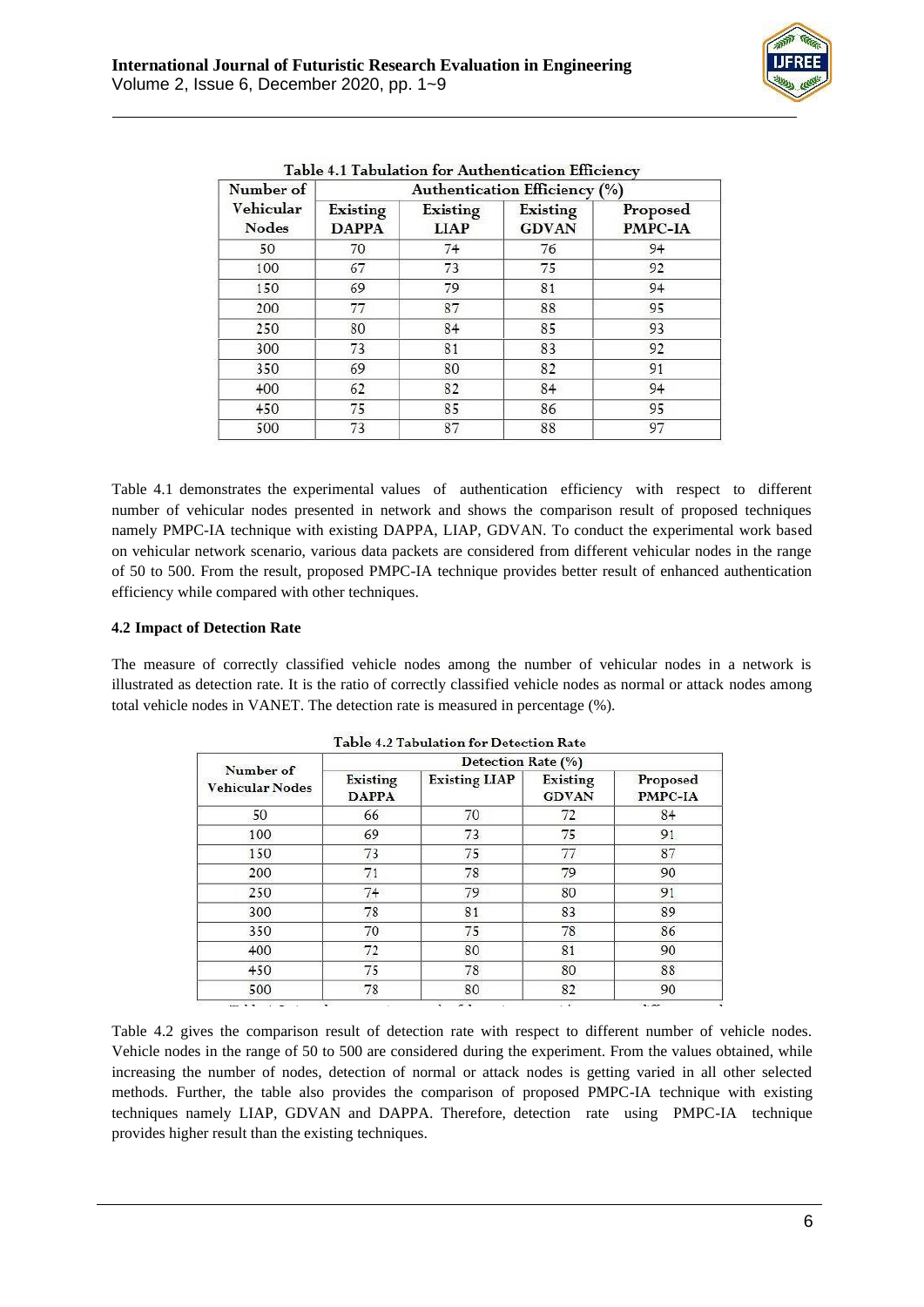

### **4.3 Impact of Privacy Preservation Rate**

The privacy preserving rate is defined as the ratio of number of data packets that are correctly authenticated by the authorized vehicle nodes to the total number of data packets sent. The privacy preserving rate is measured in terms of percentages (%).When the number of data packets is increased, correspondingly privacy preserving rate is also getting increased.

|                                  | Privacy Preservation Rate (%) |                         |                          |                     |  |
|----------------------------------|-------------------------------|-------------------------|--------------------------|---------------------|--|
| Number of<br><b>Data Packets</b> | Existing<br><b>DAPPA</b>      | Existing<br><b>LIAP</b> | Existing<br><b>GDVAN</b> | Proposed<br>PMPC-IA |  |
| 25                               | 60                            | 60                      | 64                       | 76                  |  |
| 50                               | 68                            | 68                      | 70                       | 82                  |  |
| 75                               | 73                            | 73                      | 77                       | 85                  |  |
| 100                              | 77                            | 77                      | 80                       | 88                  |  |
| 125                              | 75                            | 75                      | 76                       | 87                  |  |
| 150                              | 74                            | 74                      | 77                       | 90                  |  |
| 175                              | 78                            | 78                      | 80                       | 92                  |  |
| 200                              | 74                            | 74                      | 75                       | 90                  |  |
| 225                              | 73                            | 73                      | 76                       | 88                  |  |
| 250                              | 76                            | 76                      | 78                       | 90                  |  |

|  | Table 4.3 Tabulation for Privacy Preservation Rate |
|--|----------------------------------------------------|
|  |                                                    |

Table 4.3 demonstrate the experimental result of privacy preserving rate for proposed and existing techniques and shows the comparison of proposed PMPC-IA technique, with existing techniques namely DAPPA, LIAP, GDVAN. While carrying out the experiment, number of data packets in vehicular nodes is considered in the range of 25 to 250 from nodes. Various vehicle data is considered on node for communicating data in secured manner. From the resultant value, while increasing the number of node data packets, the privacy preserving rate also gets varied. When comparing with other techniques, PMPC-IA technique achieves maximum privacy preserving.

### **4.4 Impact of Communication Overhead**

The quality of time consumed for transmitting the data packets from one vehicle node to another vehicle node is defined as communication overhead. It helps to communicate secured data in minimum time. Based on total number of vehicle nodes, time taken for data communication is presented. It is measured in milliseconds (ms).

| Number of<br>Vehicular<br><b>Nodes</b> | Communication Overhead (ms) |                         |                          |                            |  |
|----------------------------------------|-----------------------------|-------------------------|--------------------------|----------------------------|--|
|                                        | Existing<br><b>DAPPA</b>    | Existing<br><b>LIAP</b> | Existing<br><b>GDVAN</b> | Proposed<br><b>PMPC-IA</b> |  |
| 50                                     | 45                          | 51                      | 49                       | 41                         |  |
| 100                                    | 46                          | 54                      | 51                       | 47                         |  |
| 150                                    | 57                          | 62                      | 57                       | 51                         |  |
| 200                                    | 61                          | 68                      | 62                       | 54                         |  |
| 250                                    | 70                          | 78                      | 70                       | 59                         |  |
| 300                                    | 79                          | 85                      | 76                       | 66                         |  |
| 350                                    | 73                          | 91                      | 84                       | 72                         |  |
| 400                                    | 91                          | 96                      | 89                       | 78                         |  |
| 450                                    | 87                          | 98                      | 93                       | 83                         |  |
| 500                                    | 95                          | 103                     | 97                       | 87                         |  |

Table 4.4 Tabulation for Communication Overhead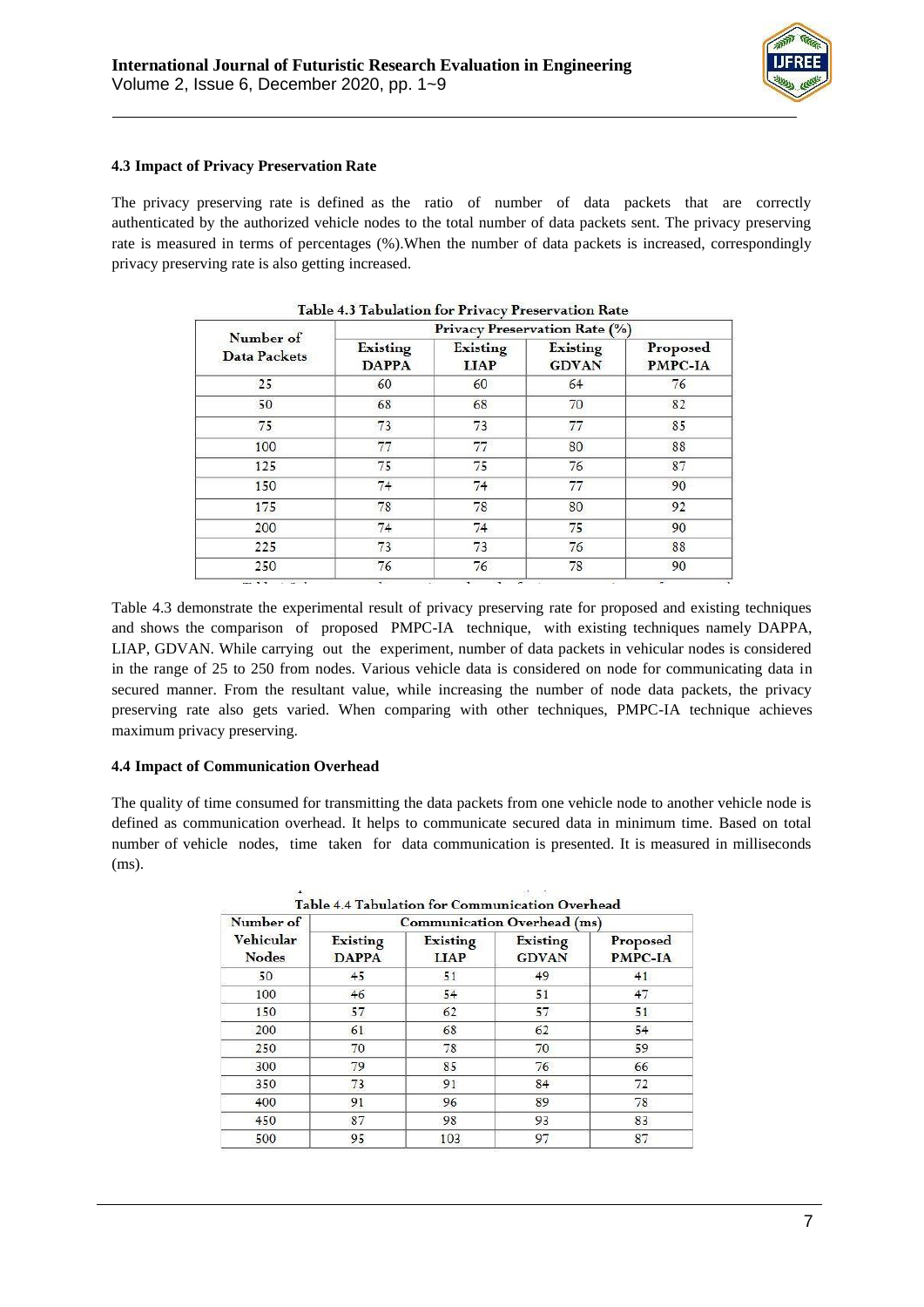

The experimental result of communication overhead which is obtained using proposed and existing method is in table 4.4and the result provides the comparison of proposed and existing methods according to various numbers of vehicle nodes that need to communicate data packets with various sizes. For experimental purpose, number of vehicular nodes in the range of 50 to 500 is considered. From the values obtained, experimental result of proposed techniques namely PMPC-IA technique is presented after its comparison with other existing techniques such as DAPPA, LIAP, GDVAN. As a result, proposed PMPC-IA technique gives better communication overhead than other existing techniques.

## **4.5 Impact of Security Rate**

The security rate is defined as the measure of number of data packets that are successfully transmitted to receiver node with respect to total number of data packets sent from vehicular nodes in network. Security rate is measured in percentage (%). When the data security data is more, then proposed technique can get more efficient result.

| Number of       | Security Rate (%)        |                         |                                 |                            |  |
|-----------------|--------------------------|-------------------------|---------------------------------|----------------------------|--|
| Data<br>Packets | Existing<br><b>DAPPA</b> | Existing<br><b>LIAP</b> | <b>Existing</b><br><b>GDVAN</b> | Proposed<br><b>PMPC-IA</b> |  |
| 25              | 64                       | 64                      | 68                              | 80                         |  |
| 50              | 70                       | 70                      | 74                              | 84                         |  |
| 75              | 75                       | 75                      | 79                              | 88                         |  |
| 100             | 79                       | 79                      | 81                              | 89                         |  |
| 125             | 76                       | 76                      | 78                              | 90                         |  |
| 150             | 76                       | 76                      | 79                              | 91                         |  |
| 175             | 79                       | 79                      | 81                              | 93                         |  |
| 200             | 75                       | 75                      | 77                              | 91                         |  |
| 225             | 74                       | 74                      | 76                              | 88                         |  |
| 250             | 76                       | 76                      | 79                              | 91                         |  |

|  |  |  | Table 4.5 Tabulation for Security Rate |  |
|--|--|--|----------------------------------------|--|
|--|--|--|----------------------------------------|--|

Table 4.5 presents the result of security rate for the transmission of different data packets with respect to various sizes. To analyse a secured communication in VANET, the data packets in the range of 25 to 250 are selected. The table shows the comparison of proposed PMPC-IA with existing techniques named as DAPPA, LIAP, GDVAN. When the security rate during data communication between nodes is higher, then the method is said to be more efficient and from the obtained value, it is proved that security rate using PMPC-IA technique enhanced when compared to other techniques.

## **5. Conclusion**

The proposed PMPC-IA technique theoretical analysis and experimental result show that the proposed methods are designed for providing secured data communication on VANET. The main purpose of developing proposed technique is to improve security rate with minimum overhead. Further, PMPC-IA technique is designed to identify the attacks with higher performance during secured communication. The main purpose is performing secured communication with higher privacy preservation with a lower overhead. Therefore, three different existing techniques is compared to attain higher data security rate during communication with minimum communication overhead.